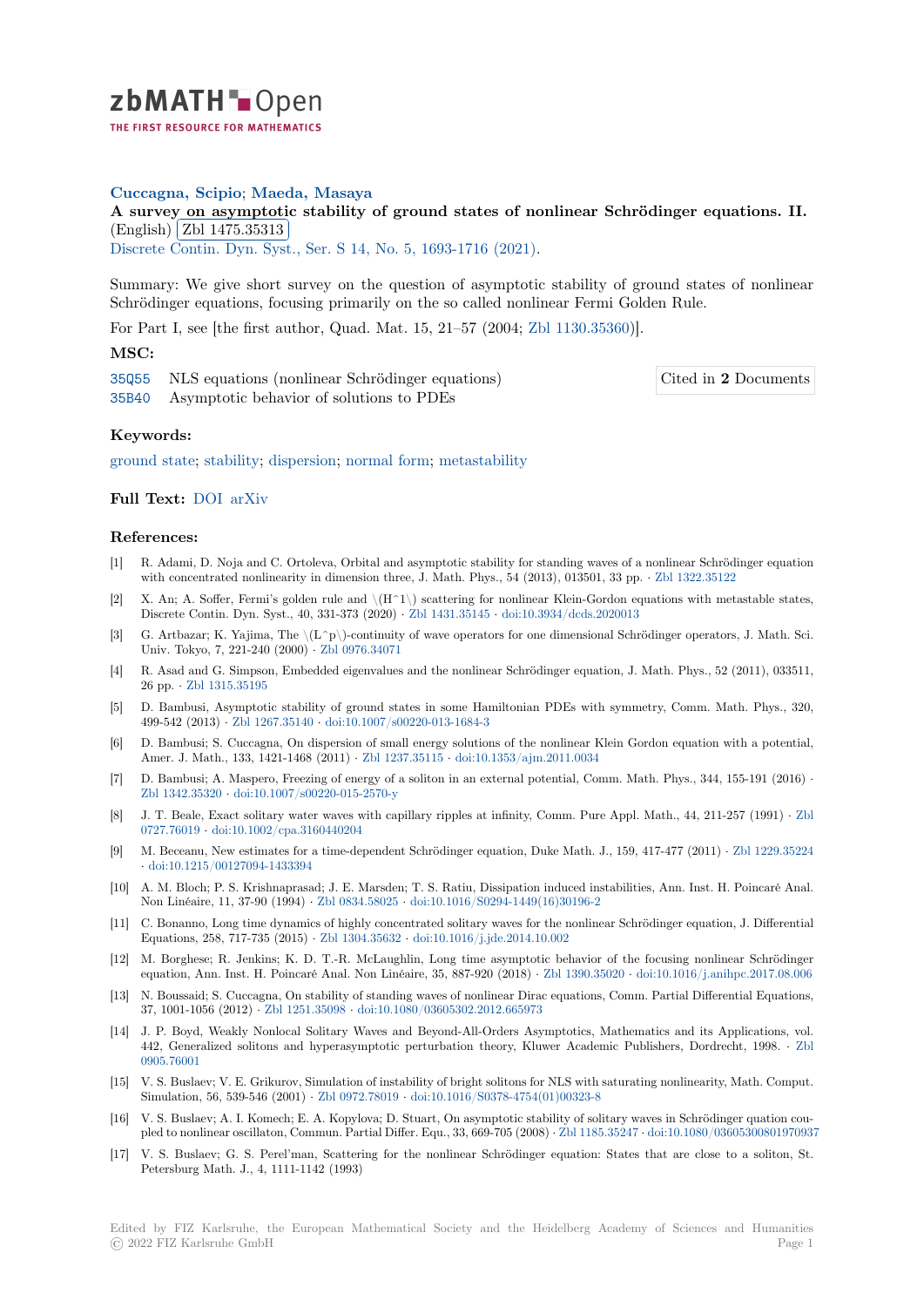- [18] V. S. Buslaev and G. S. Perel'man, On the stability of solitary waves for nonlinear Schrödinger equations, in Nonlinear Evolution Equations, editor N.N. Uraltseva, Transl. Ser. 2, Amer. Math. Soc., Amer. Math. Soc., Providence, 164 (1995), 75-98. *·* Zbl 0841.35108
- [19] V. S. Buslaev; C. Sulem, On asymptotic stability of solitary waves for nonlinear Schrödinger equations, Ann. Inst. H. Poincaré. Anal. Non Linéaire, 20, 419-475 (2003) *·* Zbl 1028.35139 *·* doi:10.1016/S0294-1449(02)00018-5
- [20] T. Cazenave, Semilinear Schrödinger Equations, Courant Lecture Notes in Mathematics, vol. 10, Courant Lecture Notes, Americ[an Mathematica](https://zbmath.org/0841.35108)l Society, Providence, 2003. *·* Zbl 1055.35003
- [21] S.-M. Chang; S. Gustafson; K. Nakanish; T.-P. Tsai, Spectra of linearized operators for NLS solitary waves, SIAM J. Math. Anal., 39, 1070-1111 (2007/08) *·* Zbl 116[8.35041](https://zbmath.org/1028.35139) *·* doi:10.1[137/050648389](https://dx.doi.org/10.1016/S0294-1449(02)00018-5)
- [22] A. Comech, Solutions with compact time spectrum to nonlinear Klein-Gordon and Schrödinger equations and the Titchmarsh theorem for partial convolution, Arnold Math. J., 5, [315-338 \(2019\)](https://zbmath.org/1055.35003) *·* Zbl 1433.37067 *·* doi:10.1007/s40598-019-00122-x
- [23] A. Comech and S. Cuccagna, On asymptotic stability of ground states of some systems of nonlinear Schrödinger equations, preprint, arXiv: 1801.04079. *·* Zb[l 1460.35321](https://zbmath.org/1168.35041)
- [24] A. Comech; D. Pelinovsky, Purely nonlinear instability of standing waves with minimal energy, Comm. Pure Appl. Math., 56, 1565-1607 (2003) *·* Zbl 1072.35165 *·* doi:10.1002/cpa.10104
- [25] O. Costin; M. Huang; W. Schlag, On the spectral properties of  $\langle L_{\rm{mm}}\rangle$  in three dimensions, Nonlinearity, 25, 125-164 (2012) *·* Zbl 1232.35106 *·* doi:[10.1088/0951-77](https://zbmath.org/1460.35321)15/25/1/125
- [26] S. Cuccagna, A survey on asymptotic stability of ground states of nonlinear Schrödinger equations, in Dispersive Nonlinear Problems in Mathe[matical Physics,](https://zbmath.org/1072.35165)2[1-57, Quad. Mat., 15, D](https://dx.doi.org/10.1002/cpa.10104)ept. Math., Seconda Univ. Napoli, Caserta, 2004. *·* Zbl 1130.35360
- [27] S. Cuccagna, The Hamiltonian structure of the nonlinear Schrödinger equation and the asymptotic stability of its ground states, [Comm. Math. Ph](https://zbmath.org/1232.35106)[ys., 305, 279-331 \(2011\)](https://dx.doi.org/10.1088/0951-7715/25/1/125) *·* Zbl 1222.35183 *·* doi:10.1007/s00220-011-1265-2
- [28] S. Cuccagna, On asymptotic stability of moving ground states of the nonlinear Schrödinger equation, Trans. Amer. Math. Soc., 366, 2827-2888 (2014) *·* Zbl 1293.35289 *·* doi:10.1090/S0002-9947-2014-05770-X
- [29] S. Cuccagna, Stabilization of solutions to nonlinear Schrödinger equations, Comm. Pure App. Math., 54 (2001), 1110-1145. erratum Comm. Pure Appl. Math., 58 (2005), p. 147. *·* [Zbl 1031.3](https://zbmath.org/1222.35183)5[129](https://dx.doi.org/10.1007/s00220-011-1265-2)
- [30] S. Cuccagna, On asymptotic stability of ground states of NLS, Rev. Math. Phys., 15, 877-903 (2003) *·* Zbl 1084.35089 *·* doi:10.1142/S0129055X03001[849](https://zbmath.org/1293.35289)
- [31] S. Cuccagna; M. Maeda, On weak interaction between a ground state and a non-trapping potential, J. Differential Eq., 256, 1395-1466 (2014) *·* Zbl 1285.35107 *·* doi:10.1016/j.jde.2[013.11.002](https://zbmath.org/1031.35129)
- [32] S. Cuccagna; M. Maeda, On small energy stabilization in the NLS with a trapping potential, Anal. PDE, 8, [1289-1349 \(2015](https://zbmath.org/1084.35089)) *·* [Zbl 1326.35335](https://dx.doi.org/10.1142/S0129055X03001849) *·* doi:10.2140/apde.2015.8.1289
- [33] S. Cuccagna; M. Maeda, On weak interaction between a ground state and a trapping potential, Discrete Contin. Dyn. Syst., 35, 3343-3376 (2015) *·* [Zbl 1307.35](https://zbmath.org/1285.35107)276 *·* [doi:10.3934/dcds.2015.35.](https://dx.doi.org/10.1016/j.jde.2013.11.002)3343
- [34] S. Cuccagna; M. Maeda, On orbital instability of spectrally stable vortices of the NLS in the plane, J. Nonlinear Sci., 26, 1[851-1894 \(2016\)](https://zbmath.org/1326.35335) *·* [Zbl 1360.35240](https://dx.doi.org/10.2140/apde.2015.8.1289) *·* doi:10.1007/s00332-016-9322-9
- [35] S. Cuccagna; M. Maeda, On Nonlinear profile decompositions and scattering for an NLS-ODE model, Int. Math. Res. Not. IMRN, 2020, 5679-572[2 \(2020\)](https://zbmath.org/1307.35276) *·* Zbl 1460.35322 *·* [doi:10.1093/imrn/rn](https://dx.doi.org/10.3934/dcds.2015.35.3343)y173
- [36] S. Cuccagna; M. Maeda, Long time oscillation of solutions of nonlinear Schrödinger equations near minimal mass ground state, J. Differenti[al Equations, 26](https://zbmath.org/1360.35240)8, [6416-6480 \(2020\)](https://dx.doi.org/10.1007/s00332-016-9322-9) *·* Zbl 1439.35439 *·* doi:10.1016/j.jde.2019.11.047
- [37] S. Cuccagna; M. Maeda, On stability of small solitons of the 1-D NLS with a trapping delta potential, SIAM J. Math. Anal., 51, 4311-4331 (2019) *·* Zbl 1428.35430 *·* [doi:10.11](https://zbmath.org/1460.35322)[37/19M1258402](https://dx.doi.org/10.1093/imrn/rny173)
- [38] S. Cuccagna; M. Maeda; Tuoc V. Phan, On small energy stabilization in the NLKG with a trapping potential, Nonlinear Anal., 146, 32-58 (2016) *·* Zbl 1356.35142 *·* doi:10.1016/[j.na.2016.08.009](https://zbmath.org/1439.35439)
- [39] S. Cuccagna and M. Maeda, Coordinates at small energy and refined profiles for the Nonlinear Schrödinger Equation, preprint, arXiv: 2004.01366.
- [40] S. Cuccagna; T. Mizumachi, On asymptotic stability in energy space of ground states for nonlinear Schrödinger equations, Comm. Math. Phys., 284, [51-77 \(2008\)](https://zbmath.org/1356.35142) *·* Zbl 1155.35092 *·* [doi:10.1007/s0](https://dx.doi.org/10.1016/j.na.2016.08.009)0220-008-0605-3
- [41] S. Cuccagna; D. E. Pelinovsky, The asymptotic stability of solitons in the cubic NLS equation on the line, Appl. Anal., 93, 791-822 (2014) *·* Zbl 1457.35067 *·* doi:10.1080/00036811.2013.866227
- [42] S. Cuccagna; D. Pelinovsky; V. Vougalter, Spectra of positive and negative energies in the linearization of the NLS problem, Comm. Pure Appl. Math., 58, 1-29 (2005) *·* [Zbl 1064.351](https://zbmath.org/1155.35092)81 *·* [doi:10.1002/cpa.20050](https://dx.doi.org/10.1007/s00220-008-0605-3)
- [43] S. Cuccagna; M. Tarulli, On stabilization of small solutions in the nonlinear Dirac equation with a trapping potential, J. Math. Anal. Ap[pl., 436, 1332-13](https://zbmath.org/1457.35067)68 (2016) *·* [Zbl 1334.35264](https://dx.doi.org/10.1080/00036811.2013.866227) *·* doi:10.1016/j.jmaa.2015.12.049
- [44] S. Cuccagna; M. Tarulli, On asymptotic stability in energy space of ground states of NLS in 2D, Ann. Inst. H. Poincaré Anal. Non Linéaire, 26, 1361-1386 (2009) *·* Zbl 11[71.35470](https://zbmath.org/1064.35181) *·* doi:10.[1016/j.anihpc.2008.12.0](https://dx.doi.org/10.1002/cpa.20050)01
- [45] S. Cuccagna; M. Tarulli, On asymptotic stability of standing waves of discrete Schrödinger equation in \(\Bbb Z\), SIAM J. Math. Anal., 41, 861-885 (2009) *·* Zbl 1189.35303 *·* [doi:10.1](https://zbmath.org/1334.35264)1[37/080732821](https://dx.doi.org/10.1016/j.jmaa.2015.12.049)
- [46] K. Datchev; J. Holmer, Fast soliton scattering by attractive delta impurities, Comm. Partial Differential Equations, 34, 1074-1113 (2009) *·* Zbl 1194.35403 *·* [doi:10.1080/0360](https://zbmath.org/1171.35470)[5300903076831](https://dx.doi.org/10.1016/j.anihpc.2008.12.001)
- [47] S. De Bièvre, F. Genoud and S. Rota Nodari, Orbital stability: Analysis meets geometry, Nonlinear Optical and Atomic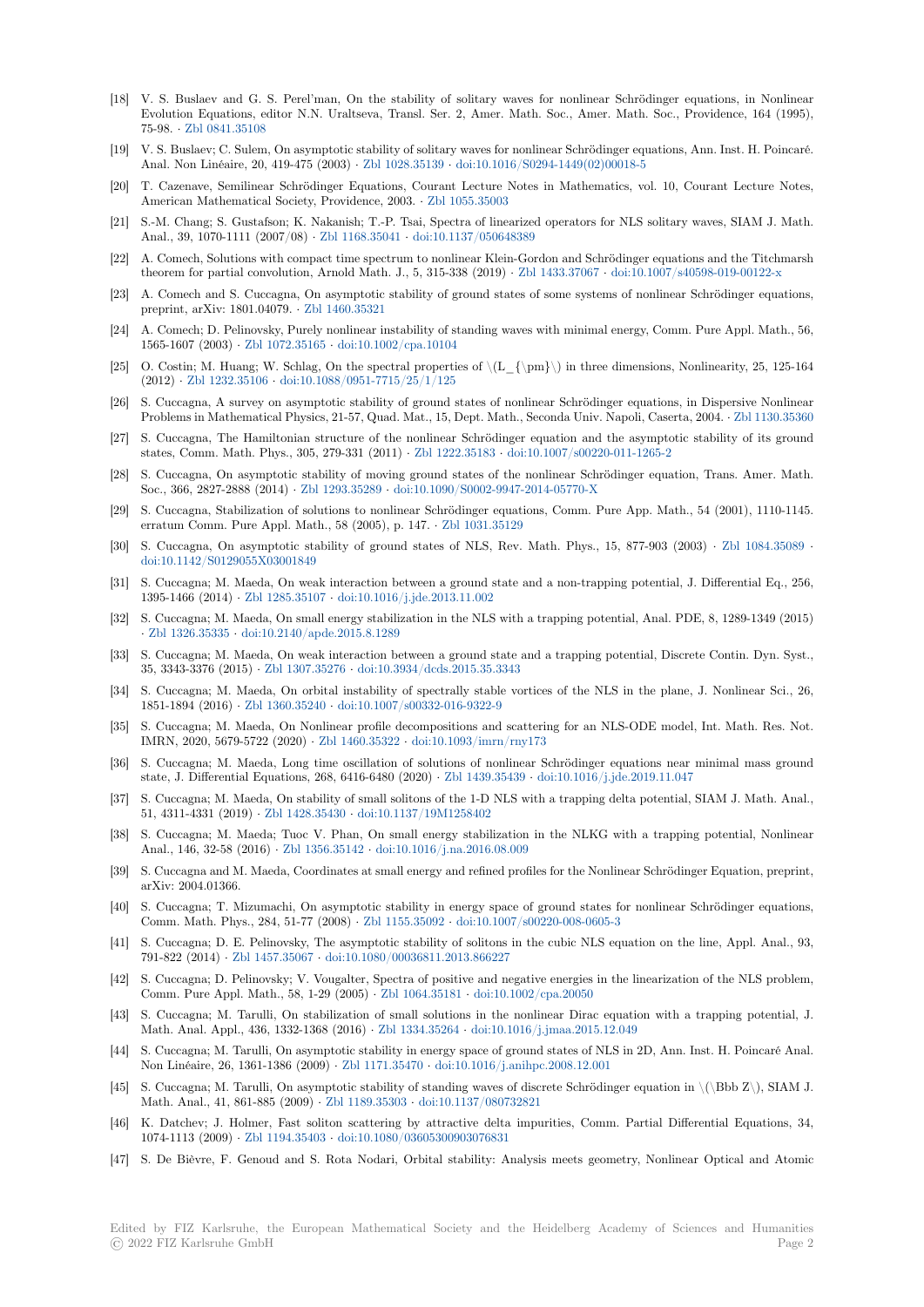Systems, Lecture Notes in Math., Springer, Cham, 2146 (2015), 147-273. *·* Zbl 1347.37122

- [48] P. Deift; X. Zhou, Perturbation theory for infinite-dimensional integrable systems on the line. A case study, Acta Math., 188, 163-262 (2002) *·* Zbl 1006.35089 *·* doi:10.1007/BF02392683
- [49] L. Demanet; W. Schlag, Numerical verification of a gap condition for a linearized nonlinear Schrödinger equation, Nonlinearity, 19, 829-852 (2006) *·* Zbl 1106.35044 *·* doi:10.1088/0951-7715/19/4/004
- [50] Q. Deng; A. Soffer; X. Yao, Soliton-potential interactions for nonlinear Schrödinger equation in \(\Bbb R^3\), SIAM J. Math. Anal., 50, 5243-5[292 \(2018\)](https://zbmath.org/1006.35089) *·* Zbl 1428.35500 *·* [doi:10.1137/](https://dx.doi.org/10.1007/BF02392683)17M1147275
- [51] T. Duyckaerts; C. Kenig; F. Merle, Classification of radial solutions of the focusing, energy-critical wave equation, Camb. J. Math., 1, 75-144 (2013) *·* [Zbl 1308.3](https://zbmath.org/1106.35044)5143 *·* [doi:10.4310/CJM.2013.v1.n1](https://dx.doi.org/10.1088/0951-7715/19/4/004).a3
- [52] V. Fleurov and A. Soffer, Soliton in a well. Dynamics and tunneling, preprint, arXiv: 1305.4279v1.
- [53] J. Fröhlich; S. Gustafson; B. [L. G. Jonsson; I.](https://zbmath.org/1428.35500) [M. Sigal, Solitary wave dy](https://dx.doi.org/10.1137/17M1147275)namics in an external potential, Comm. Math. Phys., 250, 613-642 (2004) *·* Zbl 1075.35075 *·* doi:10.1007/s00220-004-1128-1
- [54] Z. Gang, Perturbation ex[pansion and N-](https://zbmath.org/1308.35143)t[h order fermi golden rule of the](https://dx.doi.org/10.4310/CJM.2013.v1.n1.a3) nonlinear Schrödinger equations, J. Math. Phys., 48 (2007), p. 053509. *·* Zbl 1144.81430
- [55] Z. Gang; I. M. Sigal, Relaxation of solitons in nonlinear Schrödinger equations with potential, Adv. Math., 216, 443-490 (2007) *·* Zbl 1126.35065 *·* doi[:10.1016/j.aim.2](https://zbmath.org/1075.35075)0[07.04.018](https://dx.doi.org/10.1007/s00220-004-1128-1)
- [56] Z. Gang; I. M. Sigal, Asymptotic stability of nonlinear Schrödinger equations with potential, Rev. Math. Phys., 17, 1143-1207 (2005) *·* Zbl 1086.82013 *·* [doi:10.1142/S](https://zbmath.org/1144.81430)0129055X05002522
- [57] Z. Gang; M. I. Weinstein, Dynamics of nonlinear Schrödinger/Gross-Pitaeskii equations; Mass transfer in systems with solitons a[nd degenerate n](https://zbmath.org/1126.35065)e[utral modes, Anal. PDE, 1, 26](https://dx.doi.org/10.1016/j.aim.2007.04.018)7-322 (2008) *·* Zbl 1175.35136 *·* doi:10.2140/apde.2008.1.267
- [58] Z. Gang; M. I. Weinstein, Equipartition of mass in nonlinear Schrödinger/Gross-Pitaeskii equations, Appl. Math. Res. Express. AMRX, [2011, 123-181 \(](https://zbmath.org/1086.82013)2011) *·* [Zbl 1228.35224](https://dx.doi.org/10.1142/S0129055X05002522) *·* doi:10.1093/amrx/abr001
- [59] R. H. Goodman; J. L. Marzuola; M. I. Weinstein, Self-trapping and Josephson tunneling solutions to the nonlinear Schrödinger/Gross-Pitaevskii equation, Discrete Contin. Dyn. Syst., 35, 225-246 (2015) *·* [Zbl 1304](https://zbmath.org/1175.35136).35638 *·* [doi:10.3934/dcds.2015](https://dx.doi.org/10.2140/apde.2008.1.267).35.225
- [60] M. Grillakis, Analysis of the linearization around a critical point of an infinite dimensional Hamiltonian system, Comm. Pure Appl. Math., 43, 299-333 (1990) *·* [Zbl 0731.350](https://zbmath.org/1228.35224)10 *·* [doi:10.1002/cpa.316043](https://dx.doi.org/10.1093/amrx/abr001)0302
- [61] S. Gustafson; K. Nakanishi; T.-P. Tsai, Asymptotic stability and completeness in the energy space for nonlinear Schrödinger equations with small solitary waves, Int. Math. Res. Not., 66, 3559-3584 (2004) *·* [Zbl 107](https://zbmath.org/1304.35638)2.35167 *·* [doi:10.1155/S10737928](https://dx.doi.org/10.3934/dcds.2015.35.225)04132340
- [62] S. Gustafson; T. V. Phan, Stable directions for degenerate excited states of nonlinear Schrödinger equations, SIAM J. Math. Anal., 43, 1716-1758 (2011) *·* Zbl [1230.35129](https://zbmath.org/0731.35010) *·* doi:[10.1137/10079210X](https://dx.doi.org/10.1002/cpa.3160430302)
- [63] P. Hagerty; A. M. Bloch; M. I. Weinstein, Radiation induced instability, SIAM J. Appl. Math., 64, 484-524 (2003/04) *·* Zbl 1071.34057 *·* doi:10.1137/S0036139902418717
- [64] A. Hoffman; J. D. Wright, Nanopteron solutions of diatomic Fermi-Pasta-Ulam-Tsingou lattices with small mass-ratio, Phys. D, 358, 33-59 (2017) *·* Zbl 13[78.35067](https://zbmath.org/1230.35129) *·* doi:10.[1016/j.physd.2017.07.00](https://dx.doi.org/10.1137/10079210X)4
- [65] J. Holmer; J. Marzuola; M. Zworski, Soliton splitting by external delta potentials, J. Nonlinear Sci., 17, 349-367 (2007) *·* [Zbl](https://zbmath.org/1071.34057) [1128.35384](https://zbmath.org/1071.34057) *·* [doi:10.1007/s00332-006-0807-9](https://dx.doi.org/10.1137/S0036139902418717)
- [66] J. Holmer; J. Marzuola; M. Zworski, Fast soliton scattering by delta impurities, Comm. Math. Phys., 274, 187-216 (2007) *·* Zbl 1126.35068 *·* doi:1[0.1007/s00220-0](https://zbmath.org/1378.35067)0[7-0261-z](https://dx.doi.org/10.1016/j.physd.2017.07.004)
- [67] J. Holmer and M. Zworski, Soliton interaction with slowly varying potentials, Int. Math. Res. Not. IMRN, 2008 (2008), [Art.](https://zbmath.org/1128.35384) [ID rnn026,](https://zbmath.org/1128.35384) 36. *·* [Zbl 1147.35084](https://dx.doi.org/10.1007/s00332-006-0807-9)
- [68] J. Holmer; M. Zworski, Slow soliton interaction with delta impurities, J. Mod. Dyn., 1, 689-718 (2007) *·* Zbl 1137.35060 *·* [doi:10.3934/jmd](https://zbmath.org/1126.35068).[2007.1.689](https://dx.doi.org/10.1007/s00220-007-0261-z)
- [69] J. S. Howland, On the Weinstein-Aronszajn formula, Arch. Rational Mech. Anal., 39, 323-339 (1970) *·* Zbl 0225.47013 *·* doi:10.1007/BF0[0251295](https://zbmath.org/1147.35084)
- [70] J. S. Howland, Puiseux series for resonances at an embedded eigenvalue, Pacific J. Math., 55, 157-176 (1974) *·* [Zbl 0312.4701](https://zbmath.org/1137.35060)0 *·* [doi:10.2140/pjm.1974.55.1](https://dx.doi.org/10.3934/jmd.2007.1.689)57
- [71] B. L. G. Jonsson; J. Fröhlich; S. Gustafson; I. M. Sigal, Long time motion of NLS solitary waves in a co[nfining potentia](https://zbmath.org/0225.47013)l, [Ann. Henri Poincaré, 7,](https://dx.doi.org/10.1007/BF00251295) 621-660 (2006) *·* Zbl 1100.81019 *·* doi:10.1007/s00023-006-0263-y
- [72] R. Johnson; X. B. Pan, On an elliptic equation related to the blow-up phenomenon in the nonlinear Schröd[inger equation,](https://zbmath.org/0312.47010) [Proc. Roy. Soc. Edinburgh Sec](https://dx.doi.org/10.2140/pjm.1974.55.157)t. A, 123, 763-782 (1993) *·* Zbl 0788.35041 *·* doi:10.1017/S030821050003095X
- [73] M. A. Johnson; J. D. Wright, Generalized solitary waves in the gravity-capillary Whitham equation, Stud. Appl. Math., 144, 102-130 (2020) *·* Zbl 1454.35285 *·* doi:10.[1111/sapm.1228](https://zbmath.org/1100.81019)8
- [74] J.-L. Journé; A. Soffer; C. D. Sogge, Decay estimates for Schrödinger operators, Comm. Pure Appl. Math., 44, 573-604 (1991) *·* Zbl 0743.35008 *·* doi:10.1002/cpa.3160440504
- [75] T. Kato, Wave operators and similarity for some non-selfadjoint operators, Math. Ann., 162, 258-279 (1965/1966) *·* Zbl 0139.31203 *·* doi:[10.1007/BF013](https://zbmath.org/1454.35285)6[0915](https://dx.doi.org/10.1111/sapm.12288)
- [76] M. Keel; T. Tao, Endpoint Strichartz estimates, Amer. J. Math., 120, 955-980 (1998) *·* Zbl 0922.35028 *·* doi:10.1353/ajm.1998.0039
- [77] [E. Kirr; P. G. Ke](https://zbmath.org/0743.35008)vr[ekidis; D. E. Pelinovsky., Sym](https://dx.doi.org/10.1002/cpa.3160440504)metry-breaking bifurcation in Nonlinear Schrödinger equation with symmetric potentials, Comm. Math. Phys., 308, 795-844 (2011) *·* Zbl 1235.34128 *·* doi:10.1007/s00220-011-1361-3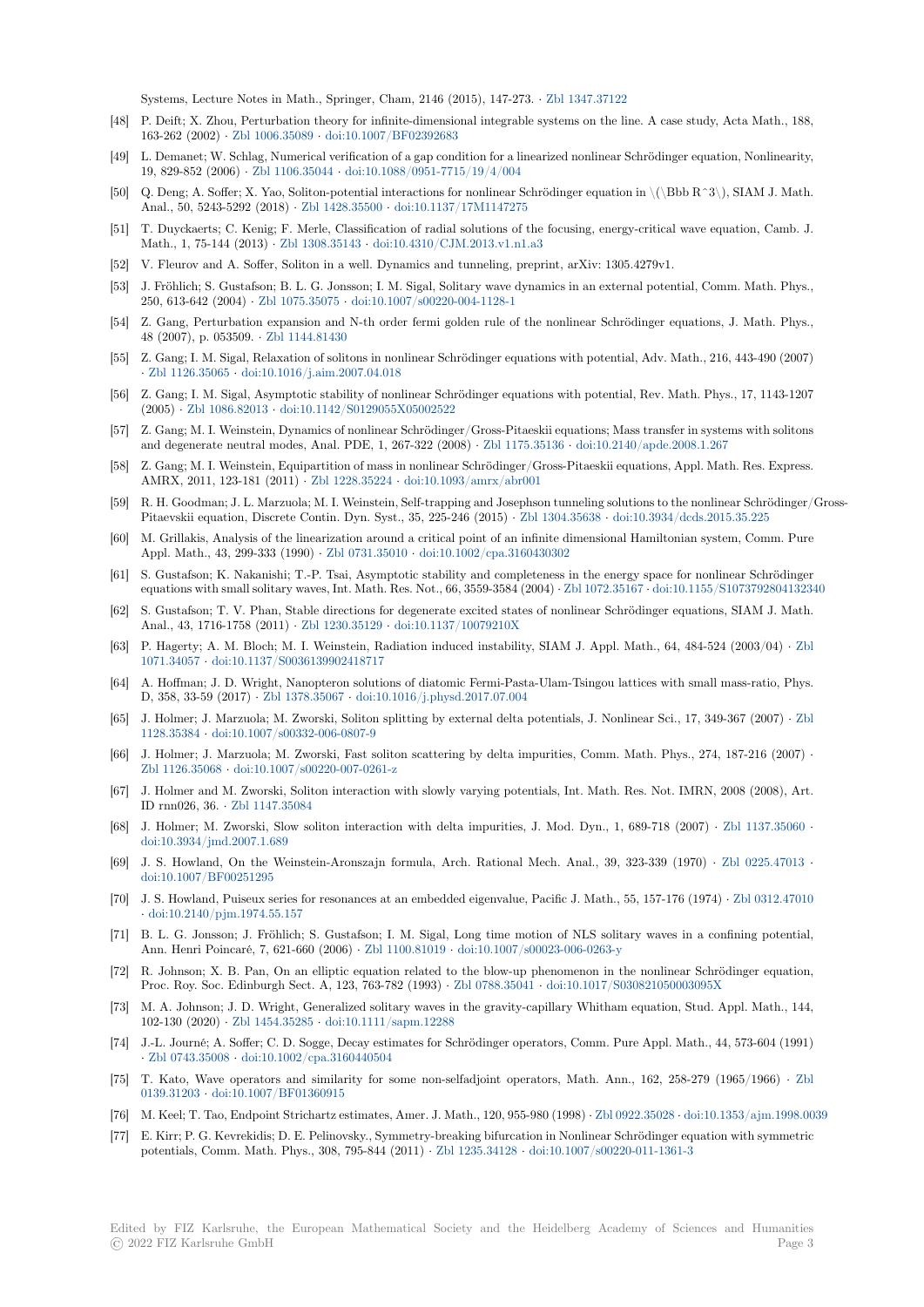- [78] E. W. Kirr; P. G. Kevrekidis; E. Shlizerman; M. I. Weinstein, Symmetry-breaking bifurcation in nonlinear Schrödinger/Gross-Pitaevskii equations, SIAM J. Math. Anal., 40, 566-604 (2008) *·* Zbl 1157.35479 *·* doi:10.1137/060678427
- [79] E. Kirr; Ö. Mizrak, Asymptotic stability of ground states in 3D nonlinear Schrödinger equation including subcritical cases, J. Funct. Anal., 257, 3691-3747 (2009) *·* Zbl 1187.35238 *·* doi:10.1016/j.jfa.2009.08.010
- [80] E. Kirr and V. Natarajan, The global bifurcation picture for ground states in nonlinear Schr ödinger equations, preprint, arXiv: 1811.05716.
- [81] E. Kirr; A. Zarnescu, Asymptotic stability of ground states in 2D nonlinear Schr ödinger equation including subcritical cases, J. Differential Equations, 247, 710-735 (2009) *·* [Zbl 1171](https://zbmath.org/1187.35238).35112 *·* [doi:10.1016/j.jde.2009](https://dx.doi.org/10.1016/j.jfa.2009.08.010).04.015
- [82] A. I. Komech, On attractor of a singular nonlinear U(1)-invariant Klein-Gordon equation, in Progress in Analysis, Vol. I, II (Berlin, 2001), pp. 599-611, World Sci. Publ., River Edge, NJ, 2003. *·* Zbl 1060.35022
- [83] A. Komech; A. Komech, Global attraction to solitary waves for Klein-Gordon equation with mean field interaction, Ann. Inst. H. Poincaré Anal. Non Linéaire, 26, 855-868 (2009) *·* [Zbl 1177.](https://zbmath.org/1171.35112)35201 *·* [doi:10.1016/j.anihpc.20](https://dx.doi.org/10.1016/j.jde.2009.04.015)08.03.005
- [84] A. Komech; A. Komech, Global attraction to solitary waves for a nonlinear Dirac equation with mean field interaction, SIAM J. Math. Anal., 42, 2944-2964 (2010) *·* Zbl 1237.35022 *·* doi:10.1137/0[90772125](https://zbmath.org/1060.35022)
- [85] A. Komech; A. Komech, On global attraction to solitary waves for the Klein-Gordon field coupled to several nonlinear oscillators, J. Math. Pures Appl., 93, 91-111 (2010) *·* [Zbl 1180.35124](https://zbmath.org/1177.35201) *·* [doi:10.1016/j.matpur.2009.08.011](https://dx.doi.org/10.1016/j.anihpc.2008.03.005)
- [86] A. Komech; E. Kopylova; D. Stuart, On asymptotic stability of solitons in a nonlinear Schrödinger equation, Commun. Pure Appl. Anal., 11, 1063-1079 (2012) *·* Zb[l 1282.35352](https://zbmath.org/1237.35022) *·* doi[:10.3934/cpaa.2012.11.1](https://dx.doi.org/10.1137/090772125)063
- [87] M. Kowalczyk; Y. Martel; C. Muñoz, Kink dynamics in the \(\phi^4\) model: Asymptotic stability for odd perturbations in the energy space, J. Amer. Math. Soc., 30, 769-798 (2017) *·* [Zbl 1387](https://zbmath.org/1180.35124).35419 *·* [doi:10.1090/jams/870](https://dx.doi.org/10.1016/j.matpur.2009.08.011)
- [88] M. Kowalczyk, Y. Martel and C. Muñoz, Soliton dynamics for the 1D NLKG equation with symmetry and in the absence of internal modes, Jour. of the Europ. [Math. Soc., to](https://zbmath.org/1282.35352) a[ppear.](https://dx.doi.org/10.3934/cpaa.2012.11.1063)
- [89] M. Kowalczyk, Y. Marte, C. Muñoz and H. Van Den Bosch, A sufficient condition for asymptotic stability of kinks in general  $\langle$ ((1+1) $\rangle$ )-scalar field models, preprint, arXiv: 2008.01276.
- [90] J. Krieger; W. Schlag, Stable manifolds for all monic supercritical focusing nonlinear Schrödinger equations in one dimension, J. Amer. Math. Soc., 19, 815-920 (2006) *·* Zbl 1281.35077 *·* doi:10.1090/S0894-0347-06-00524-8
- [91] C. J. Lustri, Nanoptera and Stokes curves in the 2-periodic Fermi-Pasta-Ulam-Tsingou equation, Phys. D, 402 (2020), 132239, 13 pp. *·* Zbl 1453.82045
- [92] C. J. Lustri; M. A. Porter, Nanoptera in a period-2 Toda chain, SIAM J. Appl. Dyn. Syst., 17, 1182-1212 (2018) *·* Zbl 1407.34020 *·* doi:10.1137/16M108639X
- [93] Y. Martel; F. Merle, Asymptotic stability of solitons of the gKdV equations with general nonlinearity, Math. Ann., 341, 391-427 (2008) *·* [Zbl 115](https://zbmath.org/1453.82045)3.35068 *·* doi:10.1007/s00208-007-0194-z
- [94] J. L. Marzuola; S. Raynor; G. Simpson, A system of ODEs for a perturbation of a minimal mass soliton, J. Nonlinear [Sci.,](https://zbmath.org/1407.34020) [20, 425-461](https://zbmath.org/1407.34020) (2010) *·* [Zbl 1205.35295](https://dx.doi.org/10.1137/16M108639X) *·* doi:10.1007/s00332-010-9064-z
- [95] J. L. Marzuola; G. Simpson, Spectral analysis for matrix Hamiltonian operators, Nonlinearity, 24, 389-429 (2011) *·* Zbl 1213.35371 *·* doi:[10.1088/0951-7](https://zbmath.org/1153.35068)7[15/24/2/003](https://dx.doi.org/10.1007/s00208-007-0194-z)
- [96] J. L. Marzuola; M. I. Weinstein, Long time dynamics near the symmetry breaking bifurcation for nonlinear Schrödinger/Gross-Pitaevskii equations, [Discrete Conti](https://zbmath.org/1205.35295)n. [Dyn. Syst., 28, 1505-1554 \(201](https://dx.doi.org/10.1007/s00332-010-9064-z)0) *·* Zbl 1223.35288 *·* doi:10.3934/dcds.2010.28.1505
- [97] S. Masaki; J. Murphy; J. Segata, Stability of small solitary waves for the \(1d\) NLS with an attractive delta potential, A[nal.](https://zbmath.org/1213.35371) [PDE, 13, 1](https://zbmath.org/1213.35371)099-1128 (2020) *·* [Zbl 1447.35299](https://dx.doi.org/10.1088/0951-7715/24/2/003) *·* doi:10.2140/apde.2020.13.1099
- [98] S. Masaki; J. Murphy; J. Segata, Modified scattering for the one-dimensional cubic NLS with a repulsive delta potential, Int. Math. Res. Not. IMRN, 2019, 7577-7603 (2019)*·* doi:10.1093/imrn/rny01[1](https://zbmath.org/1223.35288)
- [99] S. Masaki, J. Murphy and J. Segata, Asymptotic stability of solitary waves for the \(1d\) NLS with an attractive delta potential, preprint, arXiv: 20[08.11645.](https://zbmath.org/1447.35299) *·* Zbl1[447.35299](https://dx.doi.org/10.2140/apde.2020.13.1099)
- [100] F. Merle; P. Raphael, On a sharp lower bound on the blow-up rate for the  $\langle L^2 \rangle$  critical nonlinear Schrödinger equation, J. Amer. Math. Soc., 19, 37-90 (2006) *·* Zbl 1075.35077 *·* [doi:10.1090/S089](https://dx.doi.org/10.1093/imrn/rny011)4-0347-05-00499-6
- [101] F. Merle; P. Raphael, Sharp upper bound on the blow-up rate for the critical nonlinear Schrödinger equation, Geom. Funct. Anal., 13, 591-642 (2003) *·* Zbl 1061.35135 *·* [doi:10.1007](https://zbmath.org/1447.35299)/s00039-003-0424-9
- [102] F. Merle; P. Raphael, The blow-up dynamic and upper bound on the blow-up rate for critical nonlinear Schrödinger equation, Ann. of Math., 161, 157-222 (2005) *·* Zb[l 1185.35263](https://zbmath.org/1075.35077) *·* do[i:10.4007/annals.2005.161.157](https://dx.doi.org/10.1090/S0894-0347-05-00499-6)
- [103] T. Mizumachi, Asymptotic stability of small solitons to 1D nonlinear Schr?dinger equations with potential, J. Math. Kyoto Univ., 48, 471-497 (2008) *·* [Zbl 1175.35138](https://zbmath.org/1061.35135) *·* [doi:10.1215/kjm/1250271380](https://dx.doi.org/10.1007/s00039-003-0424-9)
- [104] T. Mizumachi, Asymptotic stability of small solitons for 2D nonlinear Schrödinger equations with potential, J. Math. Kyoto Univ., 47, 599-620 (2007) *·* Zbl 1146.35085 *·* [doi:10.1](https://zbmath.org/1185.35263)2[15/kjm/1250281026](https://dx.doi.org/10.4007/annals.2005.161.157)
- [105] C. Munoz, Sharp inelastic character of slowly varying NLS solitons, preprint, arXiv: 1202.5807.
- [106] C. Muñoz, On the soliton [dynamics under](https://zbmath.org/1175.35138) [slowly varying medium, for n](https://dx.doi.org/10.1215/kjm/1250271380)onlinear Schrödinger equations, Math. Ann., 353, 867-943 (2012) *·* Zbl 1291.35264 *·* doi:10.1007/s00208-011-0706-8
- [107] K. Nakanishi, Global dyna[mics below excit](https://zbmath.org/1146.35085)e[d solitons for the nonlinear Sc](https://dx.doi.org/10.1215/kjm/1250281026)hrödinger equation with a potential, J. Math. Soc. Japan, 69, 1353-1401 (2017) *·* Zbl 1383.35213 *·* doi:10.2969/jmsj/06941353
- [108] K. Nakanishi; T. V. Phan; T.-P. Tsai, Small solutions of nonlinear Schrödinger equations near first excited states, J. Funct.